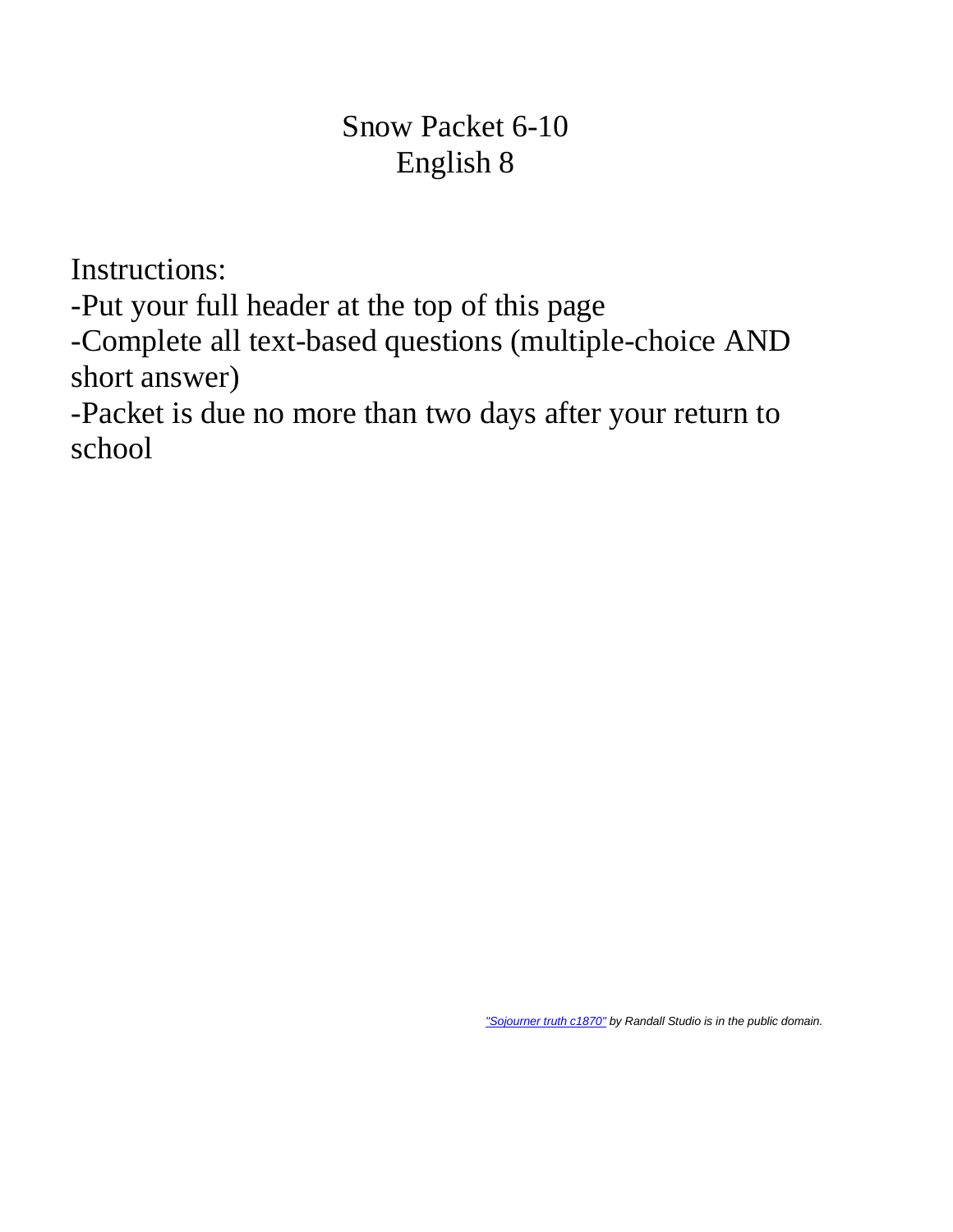

1851

*Sojourner Truth (1797-1883) was an African American women's rights activist and abolitionist who fought to end slavery. Truth was born into slavery but escaped to freedom in 1826. "Ain't I a Woman?" is her most famous speech, which she delivered without preparation at the Ohio Women's Rights Convention in 1851. Two versions of Truth's speech exist today. The original version of the speech, which appears below, was transcribed by an attendant of Truth's speech, Marius Robinson. Truth collaborated with Robinson on the transcription before it was published. The second version, which is viewed as an inaccurate representation of Truth's speech, was transcribed by Frances Dana Gage who did not collaborate with Truth before its publication in 1863 and 1881. As you read, take notes on what evidence Truth presents to support her claim that women should have equal rights.*

[1] May I say a few words? I want to say a few words about this matter.

I am a woman's rights.

I have as much muscle as any man, and can do as much work as any man.

I have plowed and reaped<sup>1</sup> and husked and chopped and mowed, and can any man do more than that?

[5] I have heard much about the sexes being equal; I can carry as much as any man, and can eat as much too, if I can get it.

I am as strong as any man that is now.

As for intellect, all I can say is, if women have a pint and man a quart<sup>2</sup> — why can't she have her little pint full?

You need not be afraid to give us our rights for fear we will take too much, for we can't take more than our pint'll hold.

The poor men seem to be all in confusion, and don't know what to do.



- [10] Why children, if you have woman's rights, give it to her and you will feel better.
	- 1. to cut or gather a crop or harvest
	- 2. One quart is equivalent to two pints.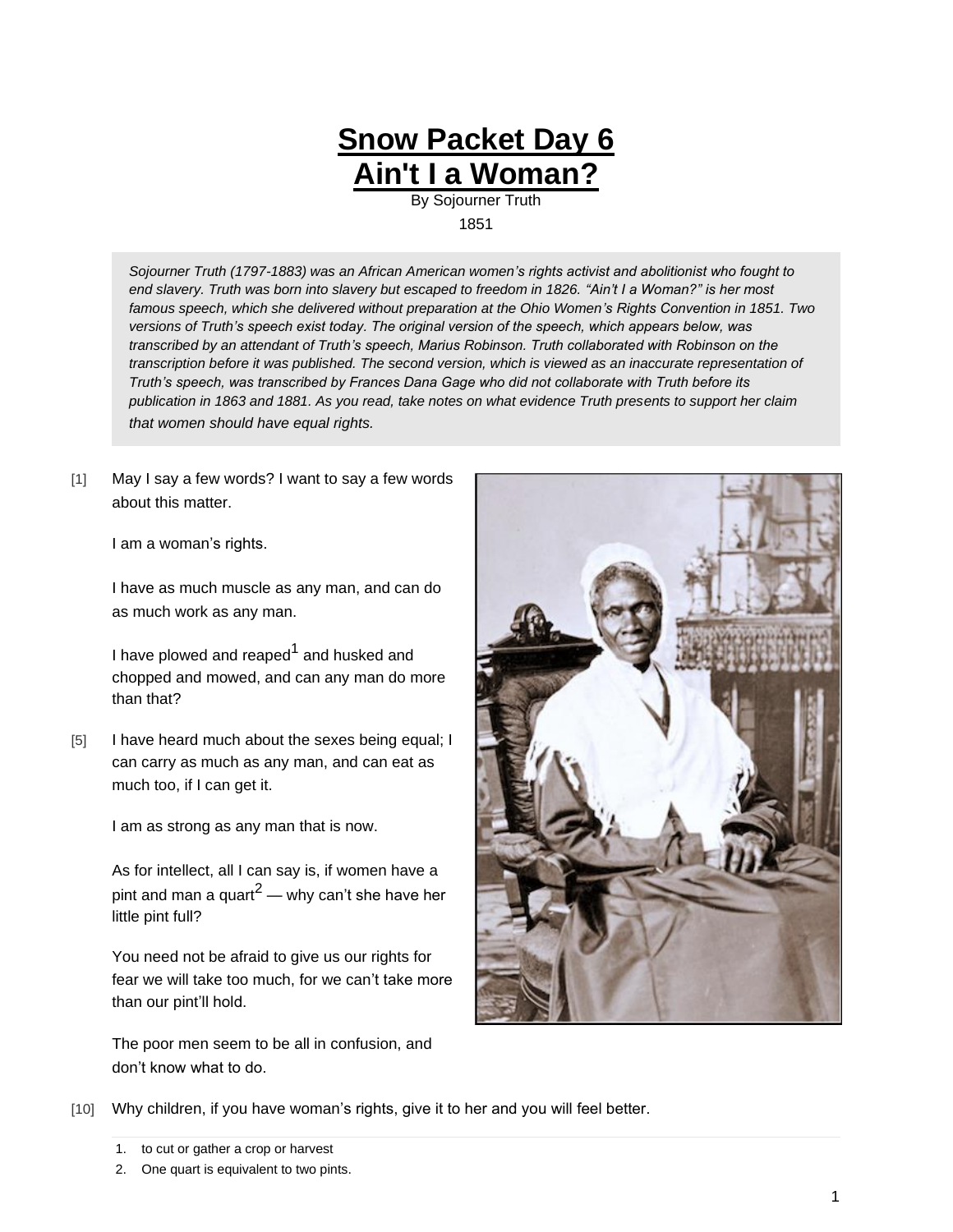You will have your own rights, and they won't be so much trouble.

I can't read, but I can hear.

I have heard the bible and have learned that Eve $^3$  caused man to sin.

Well if woman upset the world, do give her a chance to set it right side up again.

[15] The Lady has spoken about Jesus, how he never spurned<sup>4</sup> woman from him, and she was right.

When Lazarus<sup>5</sup> died, Mary and Martha came to him with faith and love and besought him to raise their brother.

And Jesus wept — and Lazarus came forth.

And how came Jesus into the world?

Through God who created him and woman who bore him.<sup>6</sup>

[20] Man, where is your part?

But the women are coming up blessed be God and a few of the men are coming up with them.

But man is in a tight place, the poor slave is on him, woman is coming on him, and he is surely between a hawk and a buzzard.

*"Ain't I a Woman?" by Sojourner Truth (1851) is in the public domain.*

<sup>3.</sup> According to the Bible, Eve gives Adam fruit from a tree that God has forbidden them from eating from.

<sup>4.</sup> **Spurn** *(verb):* to reject someone because you think they are beneath you

<sup>5.</sup> a follower of Jesus and the brother of Mary and Martha

<sup>6.</sup> In the Bible, the mother of Jesus is portrayed as a virgin.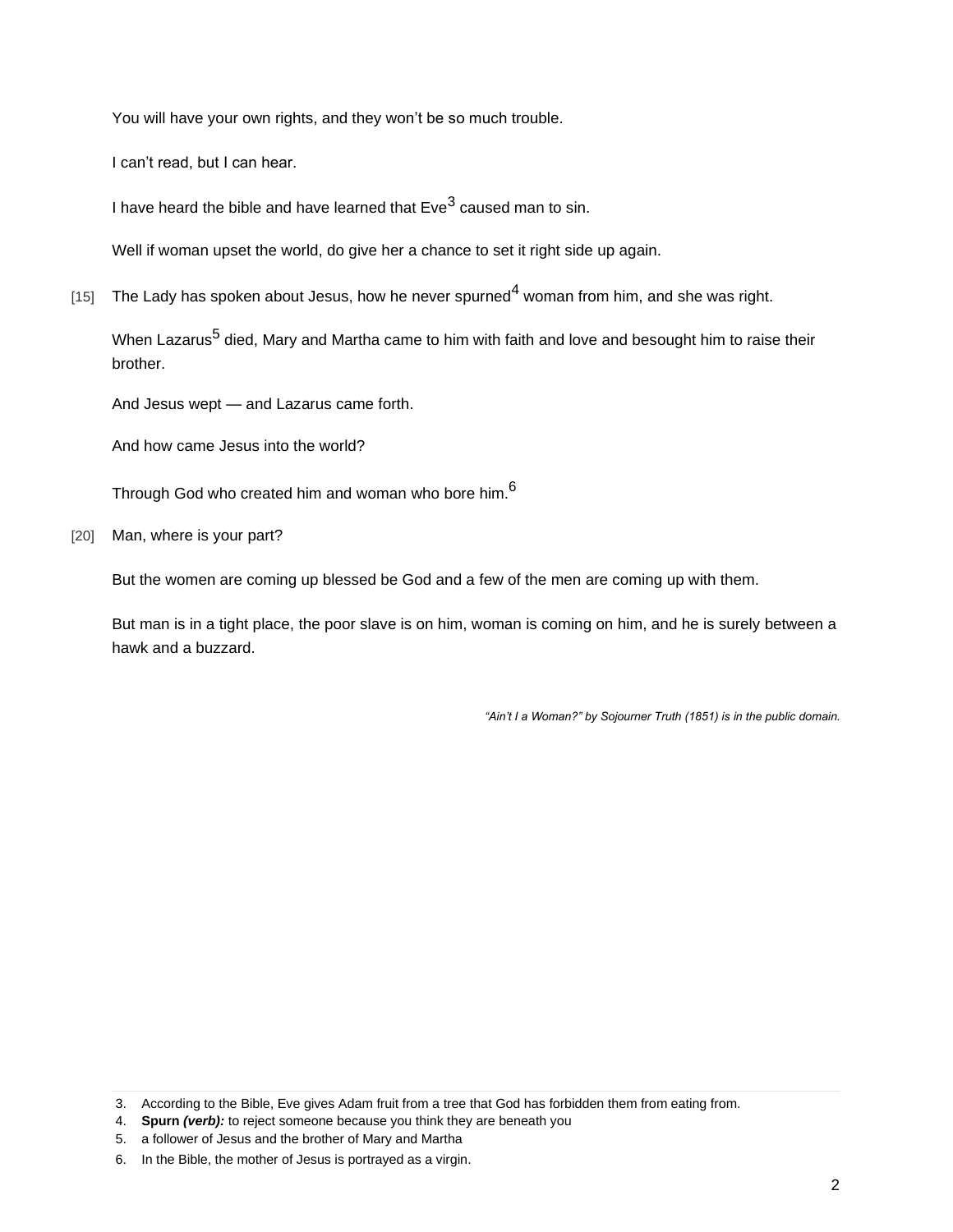- 1. PART A: Which statement describes the main argument of Truth's speech?
	- A. Women would be able to accomplish more than men, if given the proper rights.
	- B. Men will eventually be forced to give women the rights they have been fighting for.
	- C. Men shouldn't continue denying or fearing women's access to equal rights.
	- D. Women have been unfairly blamed for men's troubles in the world.
- 2. PART B: Which detail from the speech best supports the answer to Part A?
	- A. "I have heard much about the sexes being equal; I can carry as much as any man, and can eat as much too, if I can get it." (Paragraph  $5$ )
	- B. "You need not be afraid to give us our rights for fear we will take too much, for we can't take more than our pint'll hold." (Paragraph 8)
	- C. "I can't read, but I can hear. / I have heard the bible and have learned that Eve caused man to sin." (Paragraphs 12-13)
	- D. "Through God who created him and woman who bore him. / Man, where is your part?" (Paragraphs 19-20)
- 3. How does the following quote contribute to the development of ideas in the speech? "As for intellect, all I can say is, if women have a pint and man a quart — why can't she have her little pint full?" (Paragraph 7)
	- A. It highlights the intellectual differences that Truth believes exist between men and women.
	- B. It reveals that Truth wishes for women to have the same access to education as men because she believes they are less intelligent.
	- C. It shows how men fear giving women equal rights because they know women are more intelligent than them.
	- D. It emphasizes how men shouldn't worry about giving women equal rights if they truly believe that women are less intelligent.
- 4. How does Truth's discussion of the Bible and religion contribute to her defense of women's rights?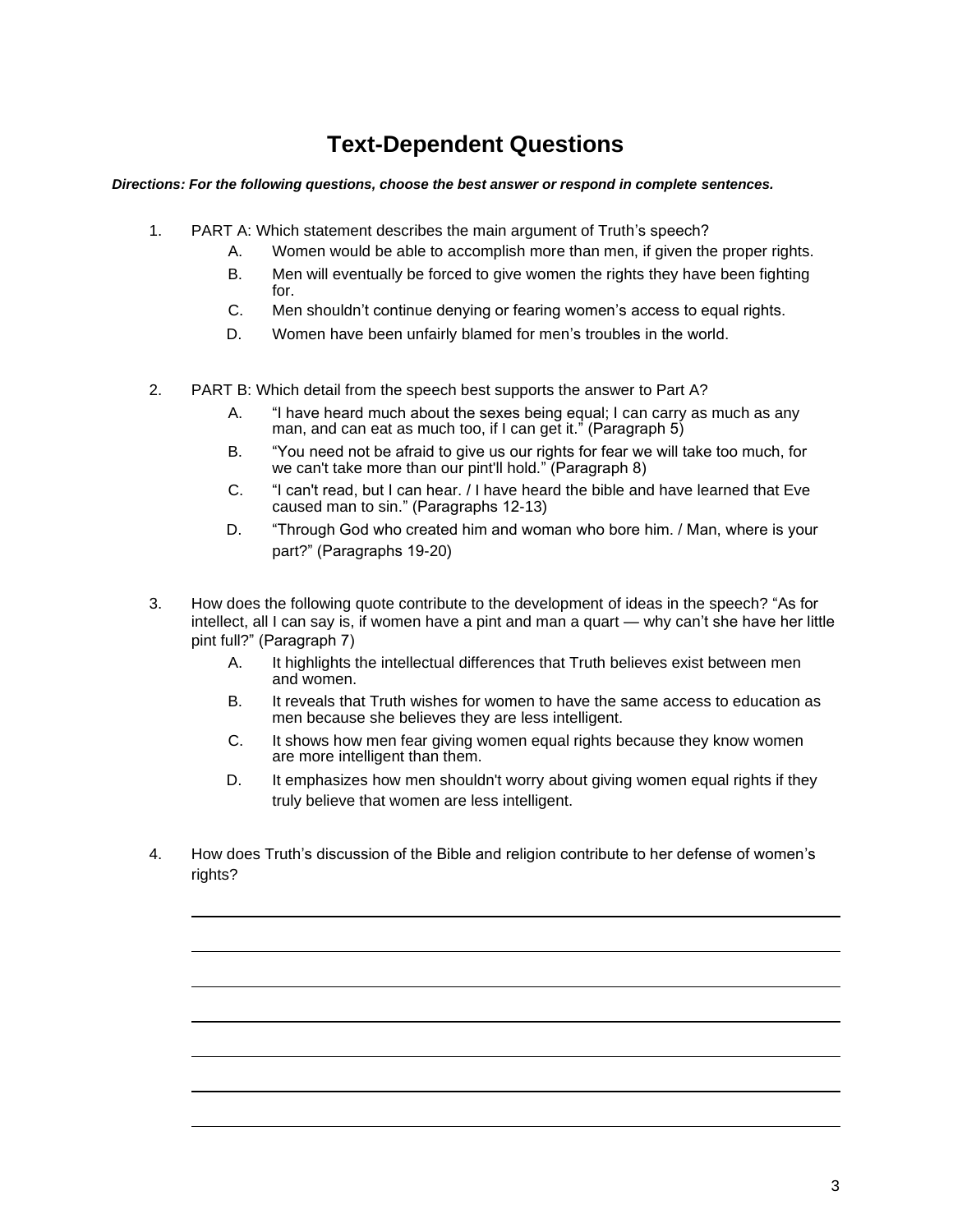## **Snow Packet Day 7 Malala Yousafzai's Address to the United**

## **Nations, July 2013**

By Malala Yousafzai

2013

*Malala Yousafzai is a Pakistani activist for female education and the youngest-ever Nobel Prize laureate. She is known mainly for human rights advocacy and she focuses on women's issues and access to education. Across the globe, millions of girls are excluded from school and educational opportunities because of their gender. Her activism began at age 11. When she was 14, she was singled out and shot by members of the Taliban, an Islamic extremist group, who despised her for promoting equal educational access for women. After recovering, she continued her activism. She was invited to speak at the United Nations in 2013 on her 16th birthday, which they proclaimed as Malala Day. As you read, take notes on what Yousafzai believes about humanity and the change that needs to happen to bring equal rights to women.*

In the name of God, The Most Beneficent, The Most Merciful.

Honorable UN Secretary General Mr. Ban Kimoon,

Respected President General Assembly Vuk Jeremic

Honorable UN Envoy for Global Education Mr. Gordon Brown,

Respected elders and my dear brothers and sisters;

[1] Today, it is an honor for me to be speaking again after a long time. Being here with such honorable people is a great moment in my life.

> I don't know where to begin my speech. I don't know what people would be expecting me to say. But first of all, thank you to God for whom we all are equal and thank you to every person who has

cannot believe how much love people have *BY 2.0* shown me. I have received thousands of good



*"Malala Yousafzai at Girl Summit 2014" by Russell Watkins* prayed for my fast recovery and a new life. I *(Department for International Development) is licensed under CC*

wish cards and gifts from all over the world. Thank you to all of them. Thank you to the children whose innocent words encouraged me. Thank you to my elders whose prayers strengthened me.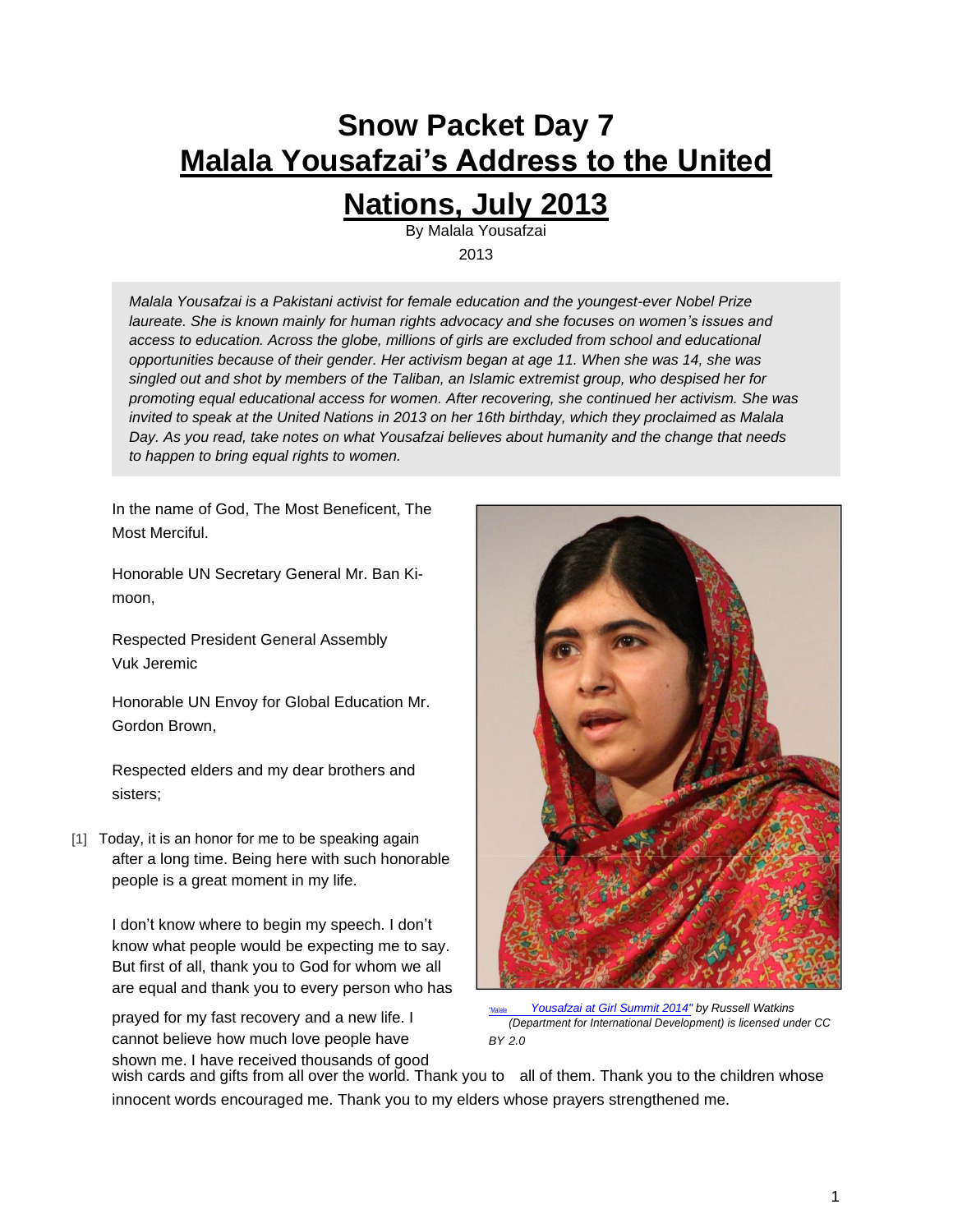I would like to thank my nurses, doctors and all of the staff of the hospitals in Pakistan and the UK  $^{\text{1}}$  and the UAE<sup>2</sup> government who have helped me get better and recover my strength. I fully support Mr. Ban Kimoon the Secretary-General in his Global Education First Initiative and the work of the UN Special Envoy Mr. Gordon Brown. And I thank them both for the leadership they continue to give. They continue to inspire all of us to action.

Dear brothers and sisters, do remember one thing. Malala Day is not my day. Today is the day of every woman, every boy and every girl who have raised their voice for their rights. There are hundreds of human rights activists and social workers who are not only speaking for human rights, but who are struggling to achieve their goals of education, peace and equality. Thousands of people have been killed by the terrorists and millions have been injured. I am just one of them.

[5] So here I stand.... one girl among many.

I speak – not for myself, but for all girls and boys.

I raise up my voice – not so that I can shout, but so that those without a voice can be heard.

Those who have fought for their rights:

Their right to live in peace.

[10] Their right to be treated with dignity.<sup>3</sup>

Their right to equality of opportunity.

Their right to be educated.

Dear Friends, on the 9th of October 2012, the Taliban<sup>4</sup> shot me on the left side of my forehead. They shot my friends too. They thought that the bullets would silence us. But they failed. And then, out of that silence came, thousands of voices. The terrorists thought that they would change our aims and stop our ambitions but nothing changed in my life except this: Weakness, fear and hopelessness died. Strength, power and courage was born. I am the same Malala. My ambitions are the same. My hopes are the same. My dreams are the same.

Dear sisters and brothers, I am not against anyone. Neither am I here to speak in terms of personal revenge against the Taliban or any other terrorists group. I am here to speak up for the right of education of every child. I want education for the sons and the daughters of all the extremists especially the Taliban.

<sup>1.</sup> United Kingdom

<sup>2.</sup> United Arab Emirates

<sup>3.</sup> **Dignity** *(noun):* the quality of being worthy of respect

<sup>4.</sup> The Taliban is an Islamic fundamentalist political group and terrorist organization operating in Pakistan.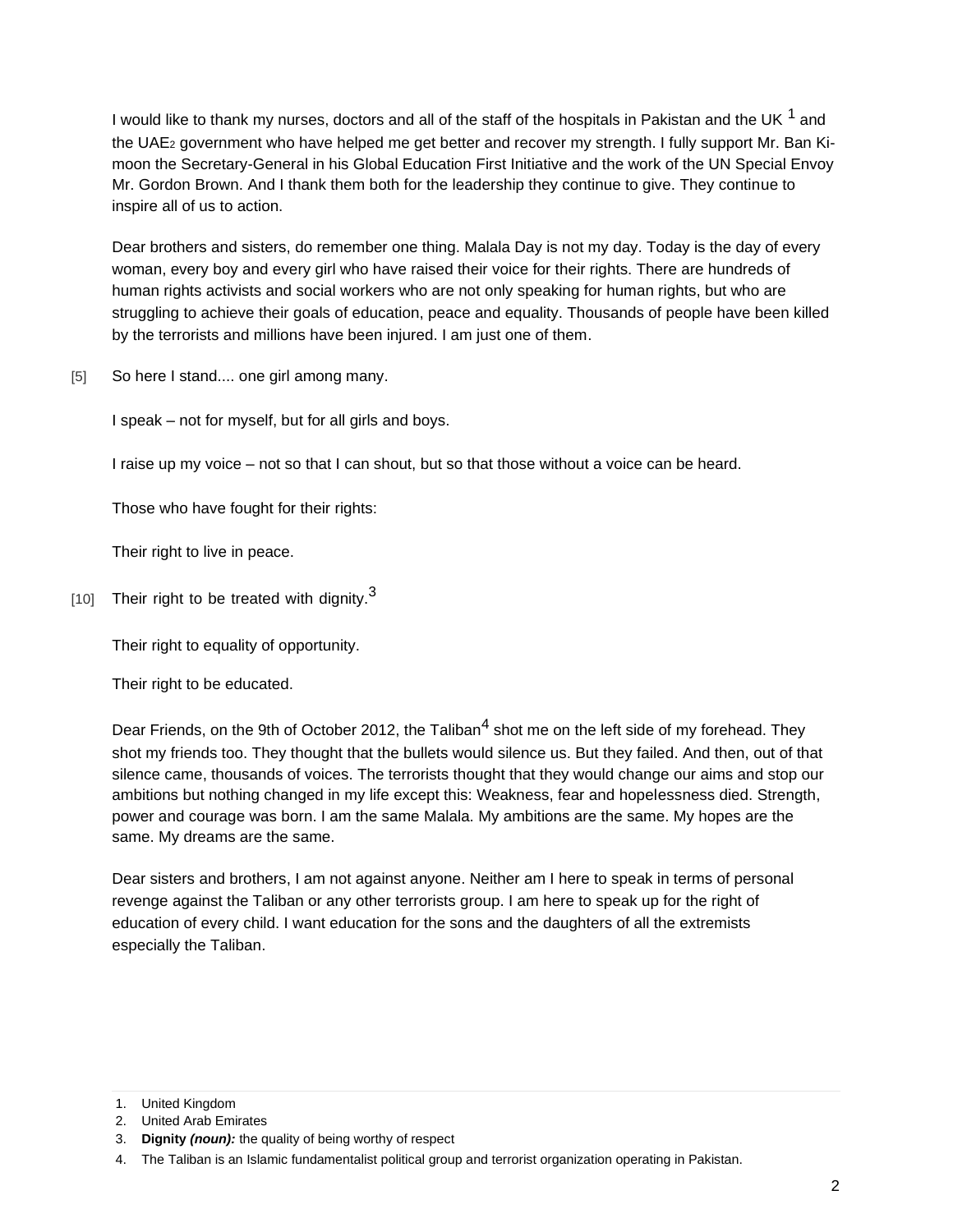[15] I do not even hate the Talib<sup>5</sup> who shot me. Even if there is a gun in my hand and he stands in front of me. I would not shoot him. This is the compassion that I have learnt from Muhammad-the prophet of mercy, Jesus Christ and Lord Buddha. This is the legacy of change that I have inherited from Martin Luther King,  $6$  Nelson Mandela<sup>7</sup> and Muhammad Ali Jinnah.<sup>8</sup> This is the philosophy of non-violence that I have learnt from Gandhi Jee.<sup>9</sup> Bacha Khan<sup>10</sup> and Mother Teresa.<sup>11</sup> And this is the forgiveness that I have learnt from my mother and father. This is what my soul is telling me, be peaceful and love everyone.

Dear sisters and brothers, we realize the importance of light when we see darkness. We realize the importance of our voice when we are silenced. In the same way, when we were in Swat, the north of Pakistan, we realized the importance of pens and books when we saw the guns.

The wise saying, "The pen is mightier than sword" was true. The extremists are afraid of books and pens. The power of education frightens them. They are afraid of women. The power of the voice of women frightens them. And that is why they killed 14 innocent medical students in the recent attack in Quetta.<sup>12</sup> And that is why they killed many female teachers and polio workers in Khyber Pukhtoon Khwa<sup>13</sup> and FATA.<sup>14</sup> That is why they are blasting schools every day. Because they were and they are afraid of change, afraid of the equality that we will bring into our society.

I remember that there was a boy in our school who was asked by a journalist, "Why are the Taliban against education?" He answered very simply. By pointing to his book he said, "A Talib doesn't know what is written inside this book." They think that God is a tiny, little conservative<sup>15</sup> being who would send girls to the hell just because of going to school. The terrorists are misusing the name of Islam and Pashtun<sup>16</sup> society for their own personal benefits. Pakistan is peace-loving democratic country. Pashtuns want education for their daughters and sons. And Islam is a religion of peace, humanity and brotherhood. Islam says that it is not only each child's right to get education, rather it is their duty and responsibility.

Honorable Secretary General, peace is necessary for education. In many parts of the world especially Pakistan and Afghanistan; terrorism, wars and conflicts stop children to go to their schools. We are really tired of these wars. Women and children are suffering in many parts of the world in many ways. In India, innocent and poor children are victims of child labor. Many schools have been destroyed in Nigeria. People in Afghanistan have been affected by the hurdles of extremism for decades. Young girls have to do domestic child labor and are forced to get married at early age. Poverty, ignorance, injustice, racism and the deprivation<sup>17</sup> of basic rights are the main problems faced by both men and women.

- 5. Talib is a term for a member of the Taliban.
- 6. Martin Luther King, Jr. was an activist who was a leader in the American Civil Rights movement.
- 7. Nelson Mandela was a leader in South Africa's anti-apartheid movement and became the first black president of South Africa.
- 8. Muhammad Ali Jinnah was a politician and the founder of Pakistan.
- 9. This is another name for Mahatma Gandhi, who was the leader of the Indian independence movement in Britishruled India.
- 10. Bacha Khan was a Pashtun activist against British imperial rule.
- 11. Mother Teresa was a Roman Catholic nun and missionary who worked with the poor in India for most of her life.
- 12. Quetta is a city in Pakistan.
- 13. Khyber Pukhtoon Khwa is a province in Pakistan.
- 14. FATA stands for Federally Administered Tribal Areas and refers to areas outside of Pakistan's four provinces.
- 15. **Conservative** *(adjective):* holding to traditional attitudes and showing caution regarding change
- 16. Pashtun is an ethnic group in Pakistan and Afghanistan.
- 17. **Deprivation** *(noun):* the lack of necessities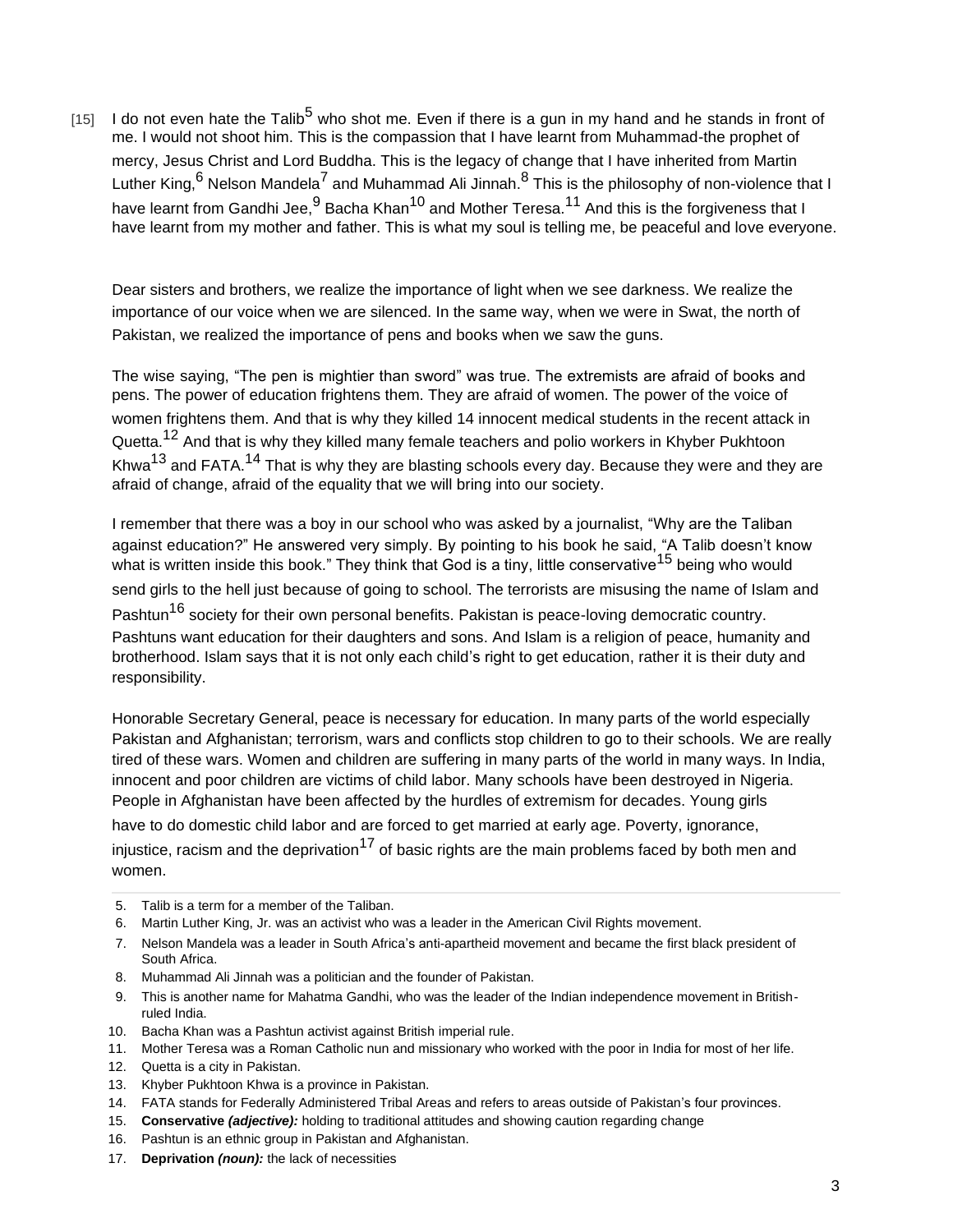[20] Dear fellows, today I am focusing on women's rights and girls' education because they are suffering the most. There was a time when women social activists asked men to stand up for their rights. But, this time, we will do it by ourselves. I am not telling men to step away from speaking for women's rights rather I am focusing on women to be independent to fight for themselves.

Dear sisters and brothers, now it's time to speak up.

So today, we call upon the world leaders to change their strategic policies in favor of peace and prosperity.<sup>18</sup>

We call upon the world leaders that all the peace deals must protect women and children's rights. A deal that goes against the dignity of women and their rights is unacceptable.

We call upon all governments to ensure free compulsory<sup>19</sup> education for every child all over the world.

[25] We call upon all governments to fight against terrorism and violence, to protect children from brutality and harm.

We call upon the developed nations to support the expansion of educational opportunities for girls in the developing world.

We call upon all communities to be tolerant – to reject prejudice based on cast, creed, sect, religion or gender. To ensure freedom and equality for women so that they can flourish. We cannot all succeed when half of us are held back.

We call upon our sisters around the world to be brave – to embrace the strength within themselves and realize their full potential.

Dear brothers and sisters, we want schools and education for every child's bright future. We will continue our journey to our destination of peace and education for everyone. No one can stop us. We will speak for our rights and we will bring change through our voice. We must believe in the power and the strength of our words. Our words can change the world.

[30] Because we are all together, united for the cause of education. And if we want to achieve our goal, then let us empower ourselves with the weapon of knowledge and let us shield ourselves with unity and togetherness.

Dear brothers and sisters, we must not forget that millions of people are suffering from poverty, injustice and ignorance. We must not forget that millions of children are out of schools. We must not forget that our sisters and brothers are waiting for a bright peaceful future.

So let us wage a global struggle against illiteracy, poverty and terrorism and let us pick up our books and pens. They are our most powerful weapons.

One child, one teacher, one pen and one book can change the world.

<sup>18.</sup> **Prosperity** *(noun):* the condition of being successful or thriving, especially in terms of wealth

<sup>19.</sup> **Compulsory** *(adjective):* having the power of forcing someone to do something; required by law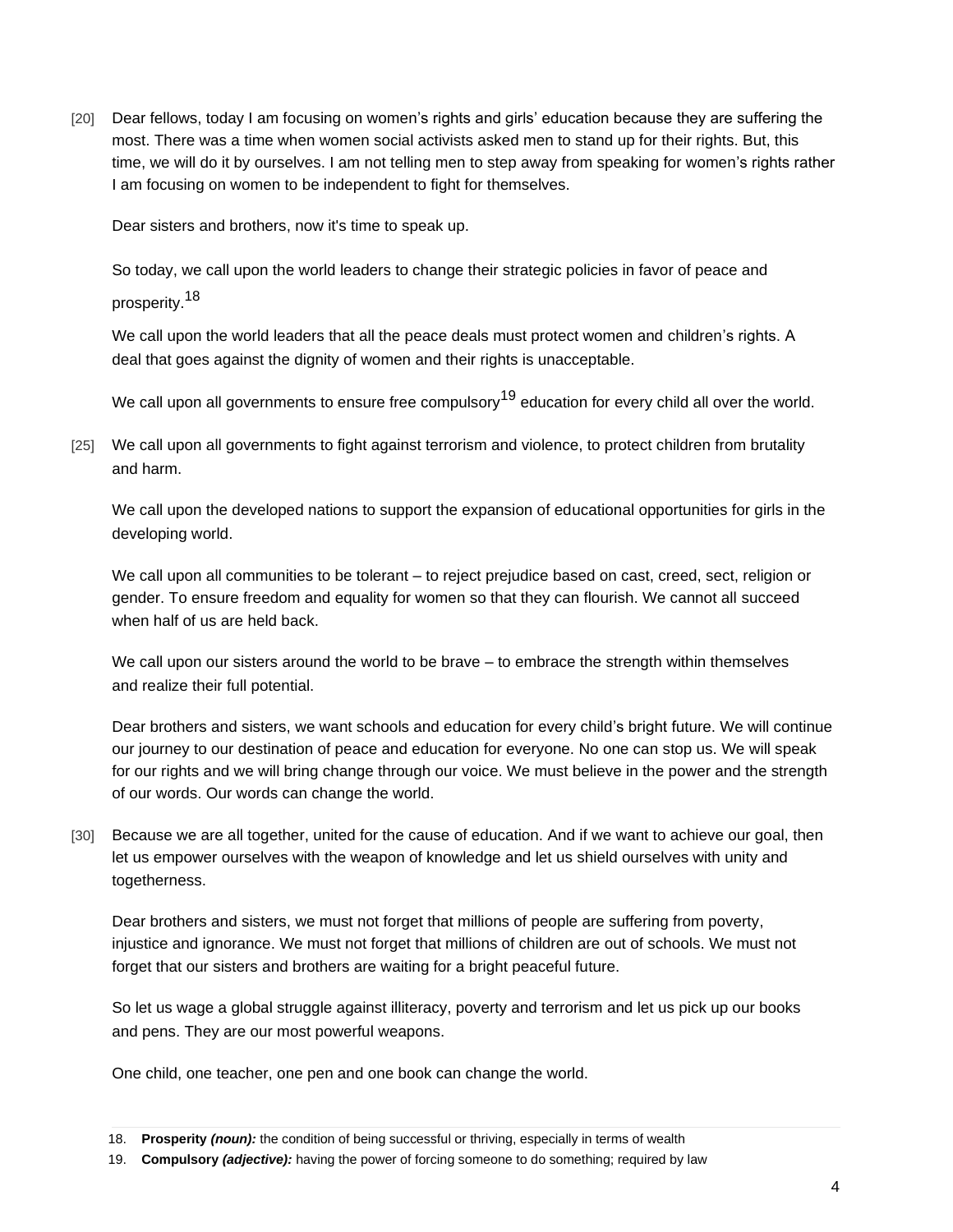Education is the only solution. Education First.

*"Malala Yousafzai's Address to the United Nations, July 2013" by Malala Yousafzai (2013) is in the public domain.*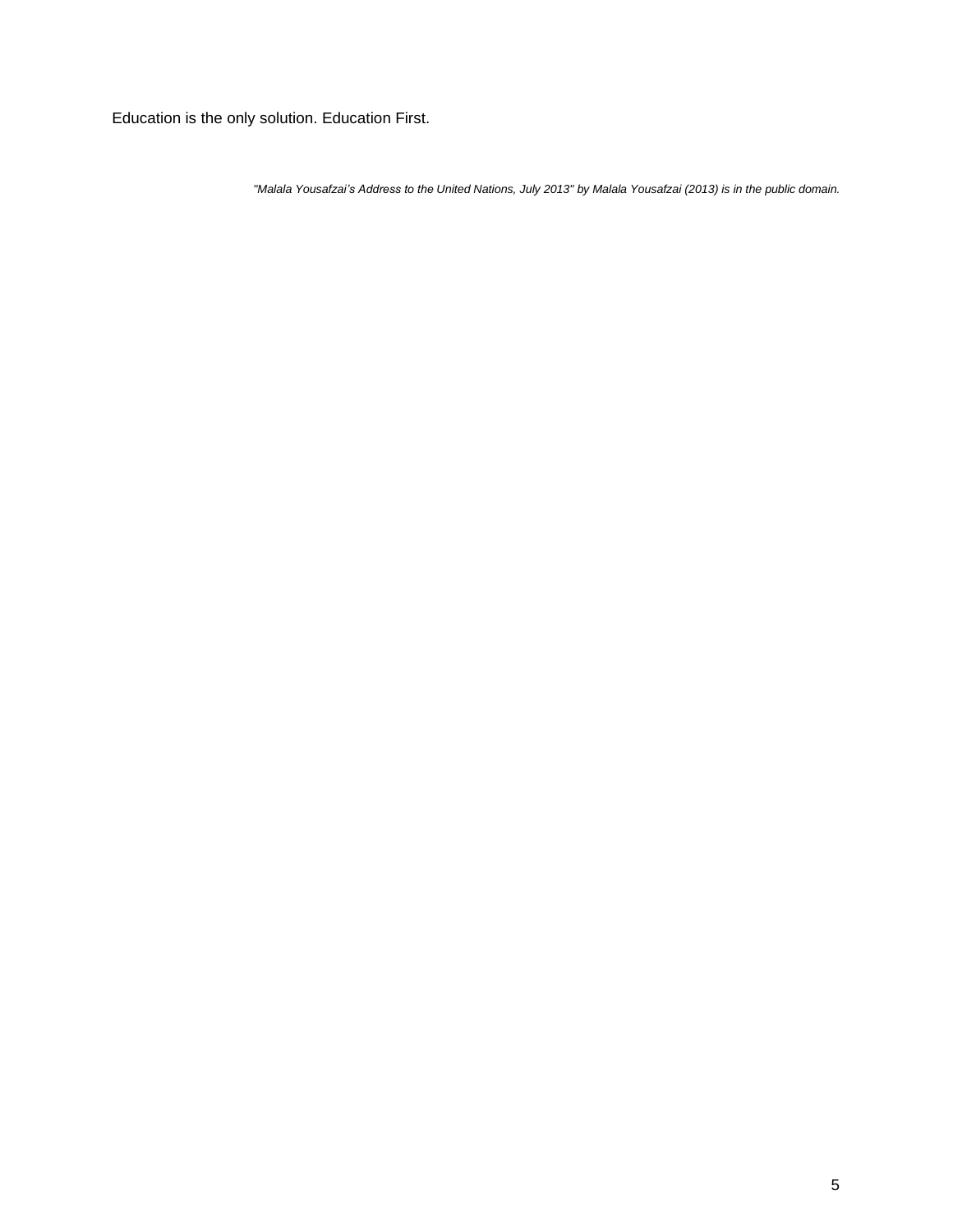- 1. PART A: Which statement best expresses the central idea of the speech?
	- A. Taliban terrorists are using violence to spread fear and control regions in Pakistan.
	- B. World leaders are the people most able to create change that will help women access education.
	- C. Education is the most effective tool to improve the world and end inequality.
	- D. Islam is a peaceful religion that supports equal rights, access to education, and freedom for all.
- 2. PART B: Which sentence from Malala Yousafzai's speech best supports the answer to Part A?
	- A. "Thousands of people have been killed by the terrorists and millions have been injured." (Paragraph 4)
	- B. "...Islam is a religion of peace, humanity and brotherhood." (Paragraph 18)
	- C. "We call upon the world leaders that all the peace deals must protect women and children's rights." (Paragraph 23)
	- D. "So let us wage a global struggle against illiteracy, poverty and terrorism and let us pick up our books and pens. They are our most powerful weapons." (Paragraph 32)
- 3. In paragraph 16, Malala Yousafzai creates an analogy. Explain the analogy and what it reveals about her experience as a young woman in Pakistan.

- 4. In paragraph 15, Yousafzai references many individuals who have inspired her. What might be her purpose in naming them in this speech?
	- A. She is providing context as to why she would not respond to hate with violence.
	- B. Naming these individuals is a way to thank them for their important contributions to women's rights.
	- C. She wants to show the United Nations she has learned about many individuals in her education.
	- D. These individuals are from different nations, and it proves that she is tolerant and accepting.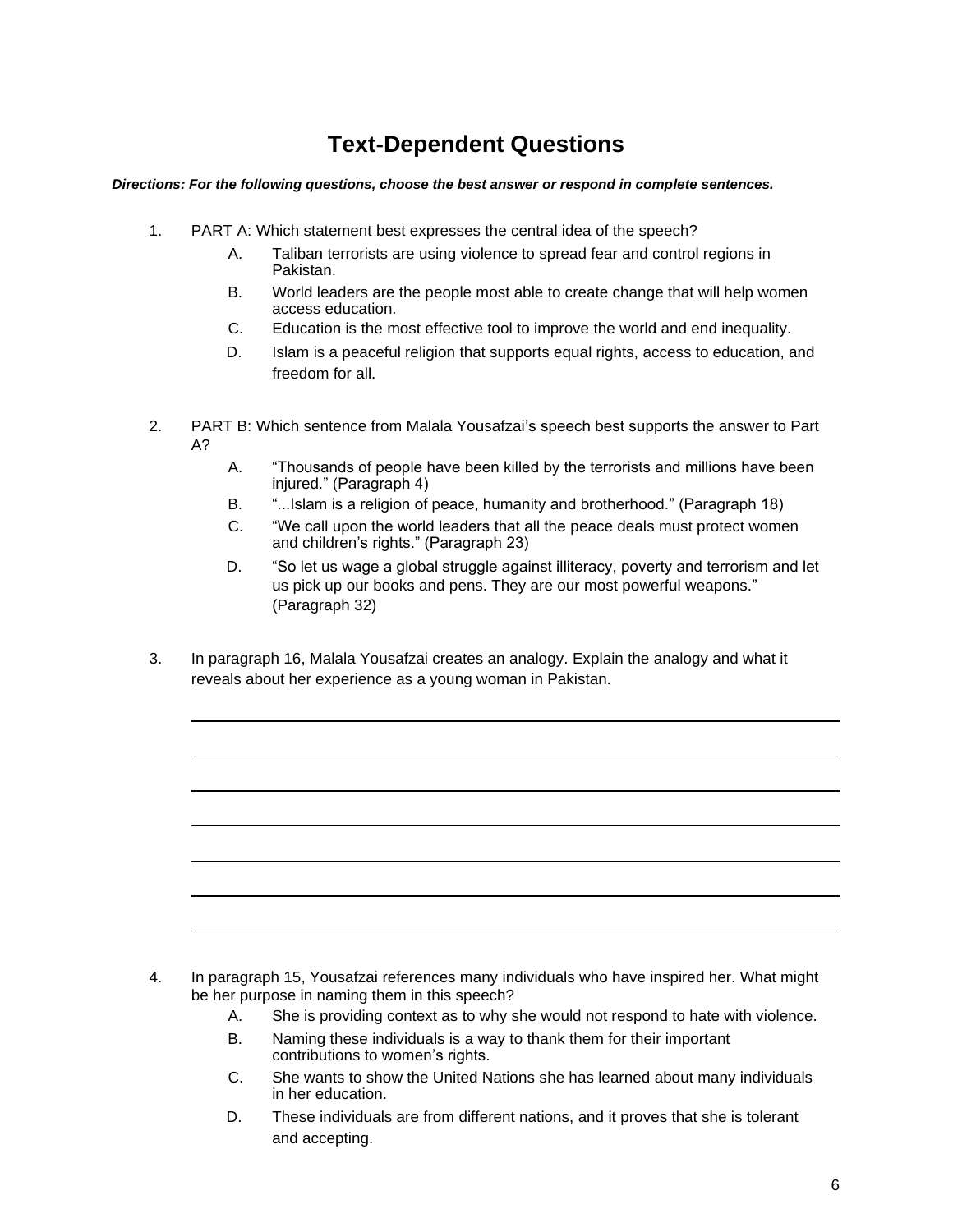5. During her speech, Yousafzai claims that the Taliban is "afraid of women" (Paragraph 17). What does she mean and why does she use this specific wording?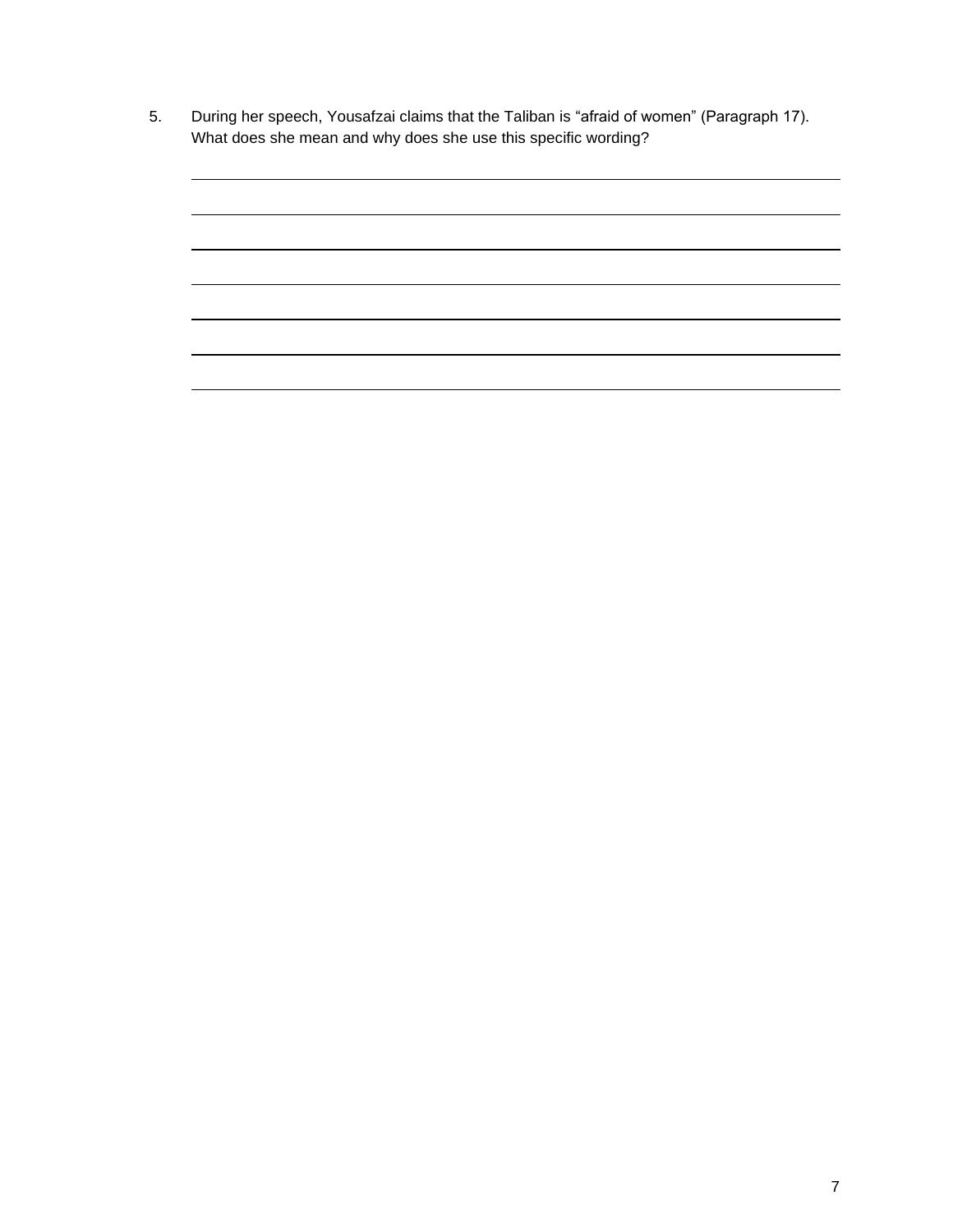## **Snow Packet Day 8 The Echoing Green**

By William Blake 1789

*William Blake (1757-1827) was an English poet during the Romantic era who wrote extensively about God, nature, and the beauty of the human imagination. The following poem is from his collection Songs of Innocence (1789). As you read, take notes on Blake's use of rhyme scheme and imagery in this poem about youth.*

- [1] The sun does arise, And make happy the skies. The merry bells ring
- To welcome the Spring. [5] The sky-lark and thrush,
- The birds of the bush, Sing louder around, To the bells' cheerful sound. While our sports shall be seen
- [10] On the Ecchoing Green.

Old John, with white hair Does laugh away care, Sitting under the oak, Among the old folk,

- [15] They laugh at our play, And soon they all say. 'Such, such were the joys. When we all girls & boys, In our youth-time were seen,
- [20] On the Ecchoing Green.'

Till the little ones weary No more can be merry The sun does descend, And our sports have an end:

- [25] Round the laps of their mothers, Many sisters and brothers, Like birds in their nest, Are ready for rest; And sport no more seen,
- [30] On the darkening Green.



*"Park" by Moyan Brenn is licensed under CC BY-ND 2.0.*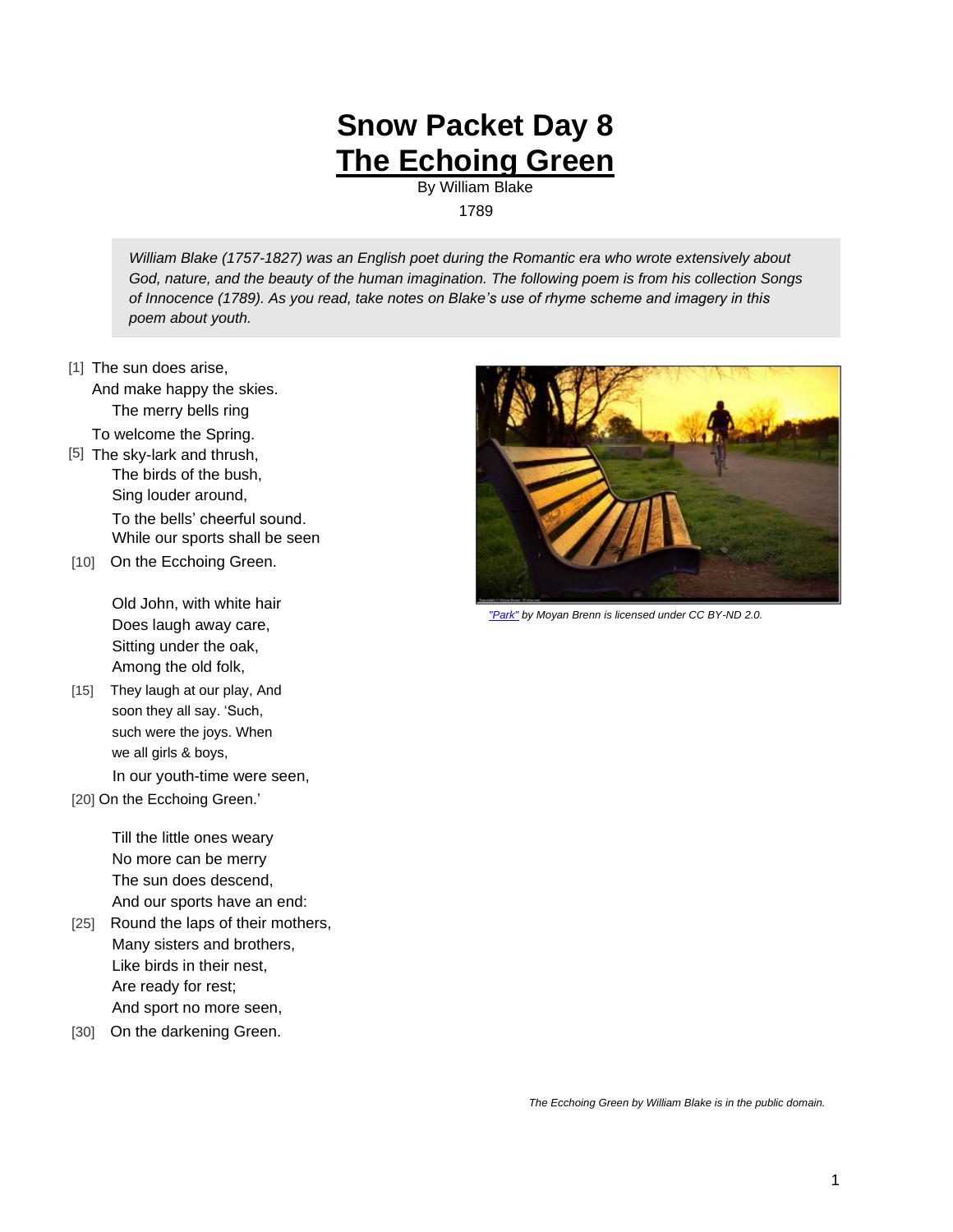- 1. PART A: Which of the following best describes a central theme of the text?
	- A. Identity has little to no correlation to age.
	- B. Growing up and aging happens quicker than expected; youth should be appreciated.
	- C. Friendship is more valuable and constant in one's older years.
	- D. Nature shows us how repetitive human life can be.
- 2. PART B: Which of the following quotes best supports the answer to Part A?
	- A. "The sky-lark and thrush, / The birds of the bush, / Sing louder around, / To the bells' cheerful sound." (Lines 5-8)
	- B. "Old John, with white hair / Does laugh away care, / Sitting under the oak, / Among the old folk" (Lines 11-14)
	- C. "Till the little ones weary / No more can be merry / The sun does descend, / And our sports have an end" (Lines 21-24)
	- D. "Round the laps of their mothers, / Many sisters and brothers, / Like birds in their nest" (Lines 25-27)
- 3. How does the poem's setting (in terms of time) contribute to its overall meaning?
	- A. The poem takes place mostly at night, symbolic of the end of life and thus contributing to the theme of death.
	- B. The poem focuses on "Old John" as he reminisces about the past, and thus the poem's setting takes place in two different times (past and present).
	- C. The poem takes place over the course of a day, symbolic of the course of one's lifetime and thus contributing to the messages about youth and aging.
	- D. The poem takes place during the day and ends just before sundown, symbolic of the majority of a person's life (i.e. adulthood), teaching the reader to value youth.
- 4. Which of the following statements best describes how and when the mood changes throughout the poem?
	- A. The mood begins as energetic and cheerful, and becomes more nostalgic in stanza 2 but by stanza 3 it has diminished to weary and fatigued.
	- B. The mood in the first stanza is softer than in the rest of the poem, in which it increases in cheer and energy.
	- C. The mood declines gradually over the course of the poem into a bleak sort of sadness and regret.
	- D. The mood stays consistent throughout the poem: nostalgic and longing.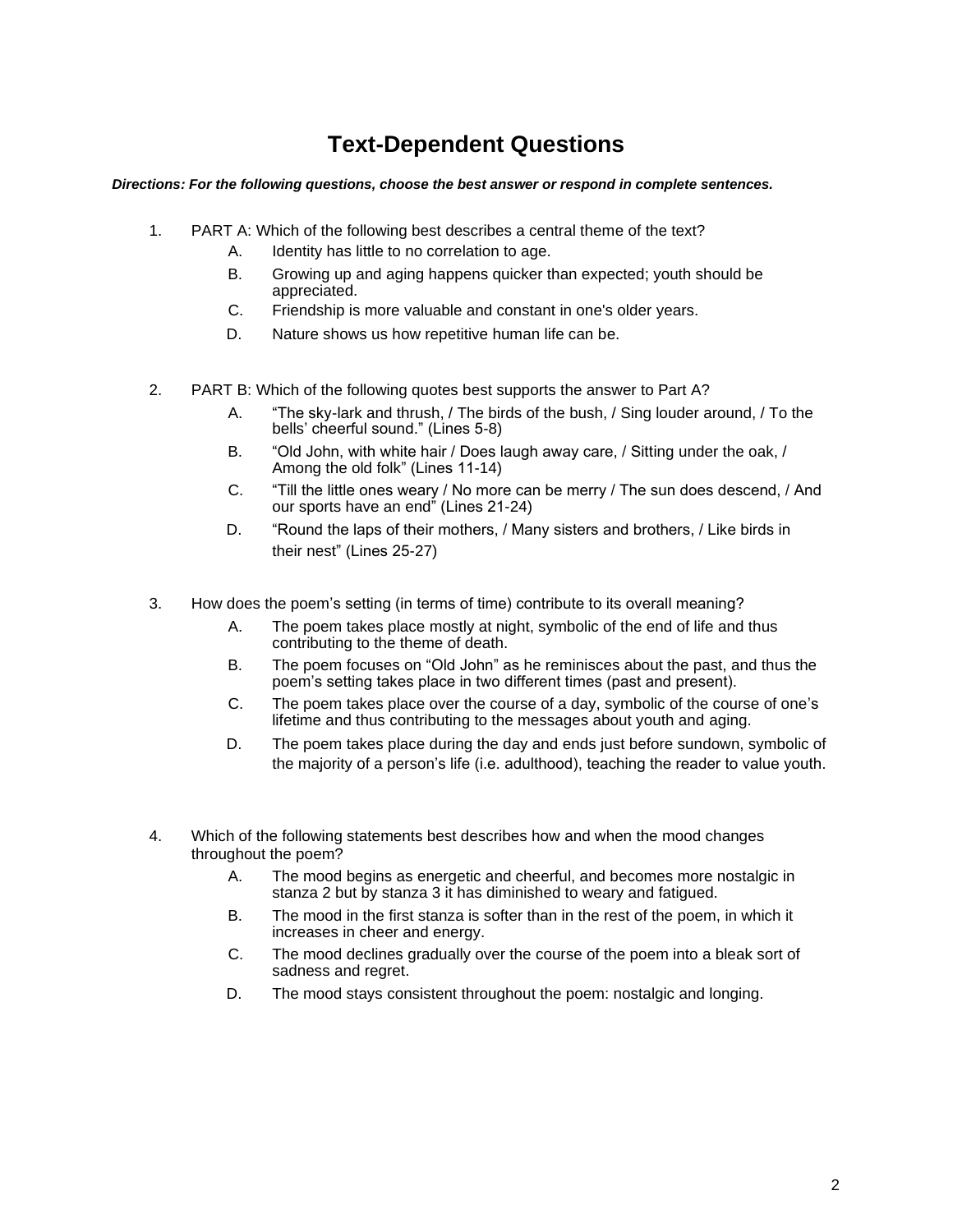5. How does the rhyme scheme contribute to the poem's tone?

,我们也不能在这里的时候,我们也不能在这里的时候,我们也不能会在这里的时候,我们也不能会在这里的时候,我们也不能会在这里的时候,我们也不能会在这里的时候,我们也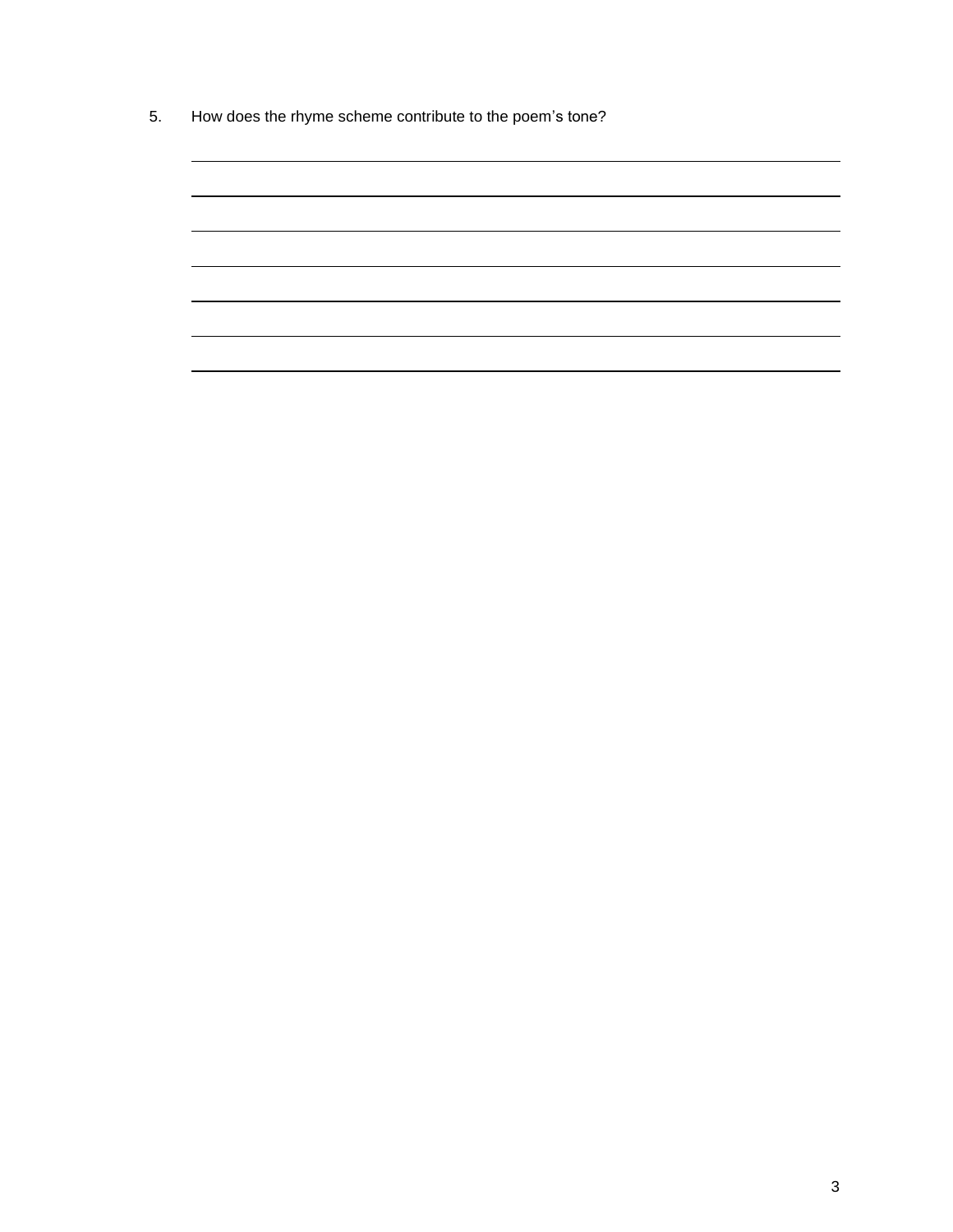## **Snow Packet Day 9 Sonnet 43**

By Elizabeth Barrett Browning

1850

*Elizabeth Barrett Browning (1806-1861) was an English poet during the Romantic Movement. "Sonnet 43" is one of the most famous poems written in the English language. This poem was originally published in 1850 in a collection called* Sonnets from the Portuguese *. "My Little Portuguese" is a nickname Browning used for her husband. As you read, take notes on the tone and mood of this poem.*

- [1] How do I love thee? Let me count the ways. I love thee to the depth and breadth and height My soul can reach, when feeling out of sight For the ends of being and ideal grace.
- [5] I love thee to the level of every day's Most quiet need, by sun and candle-light. I love thee freely, as men strive for right. I love thee purely, as they turn from praise. I love thee with the passion put to use
- [10] In my old griefs, and with my childhood's faith. I love thee with a love I seemed to lose With my lost saints. I love thee with the breath, Smiles, tears, of all my life; and, if God choose, I shall but love thee better after death.



*"Roman Candle" by Lauren Rushing is licensed under CC BY-NC-ND 2.0.*

*Sonnet 43 by Elizabeth Barrett Browning is in the public domain.*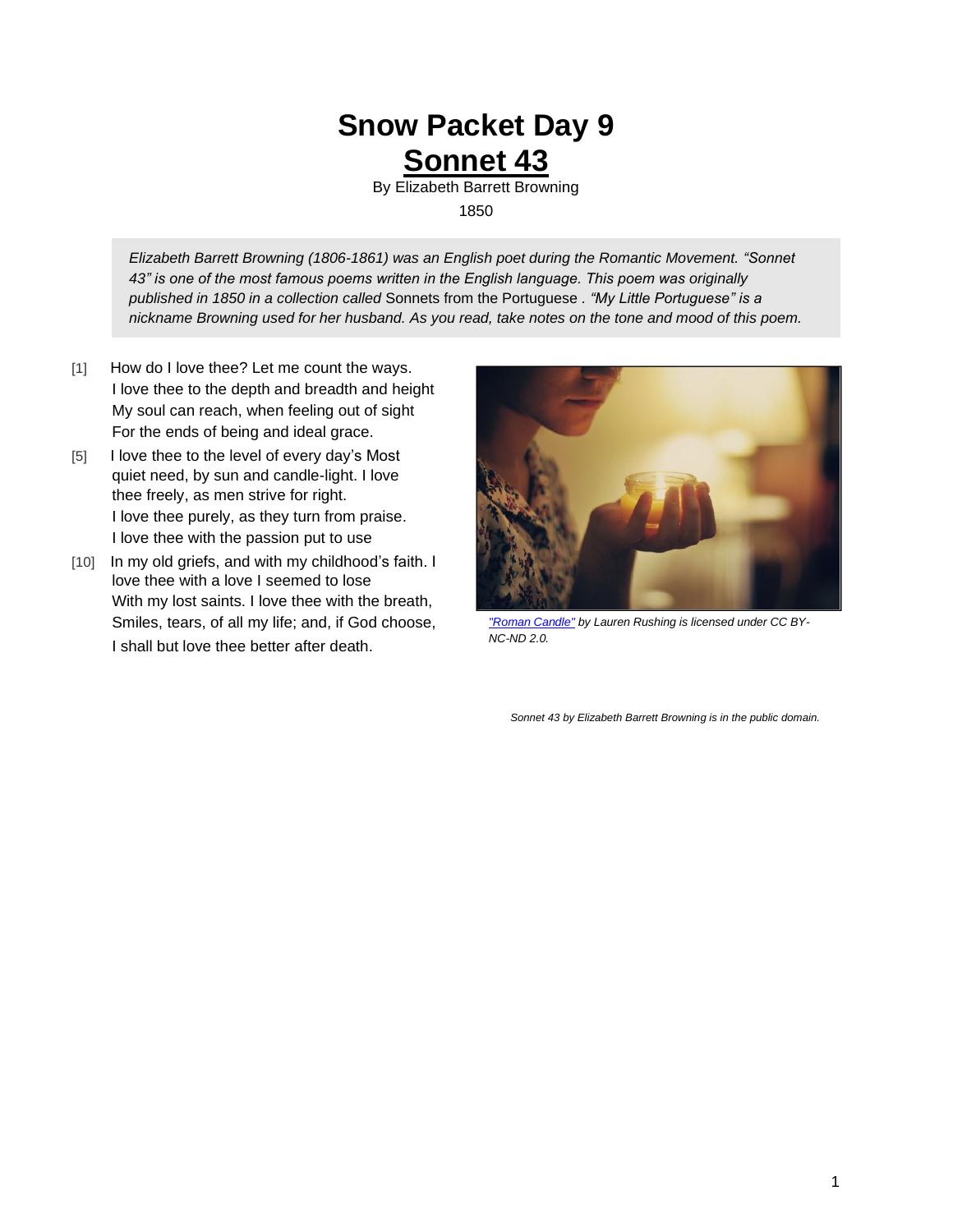- 1. PART A: Which of the following statements best describes a central theme of the [RL.2] poem?
	- A. Love is unconditional and eternal.
	- B. Coming of age is when one is willing to give up everything for another person.
	- C. True freedom comes from freedom of the soul.
	- D. Love requires sacrifice and is not always constant.
- 2. PART B: Which of the following quotes best support the answer to Part A? [RL.1]
	- A. "How do I love thee? Let me count the ways." (Line 1)
	- B. "I love thee to the depth and breadth and height / My soul can reach" (Lines 2-3)
	- C. "I love thee freely, as men strive for right. / I love thee purely, as they turn from praise." (Lines 7-8)
	- D. "I love thee with the passion put to use / In my old griefs, and with my childhood's faith." (Lines 9-10)
- 3. Which of the following best summarizes how the speaker quantifies her love? [RL.3]
	- A. The speaker quantifies her love in specific numbers and instances.
	- B. The speaker refuses to quantify her love, which is uncountable.
	- C. The speaker compares her love to great distances, grand ideas, strong emotions, etc.
	- D. The speaker talks about her love only in terms of religious ideas, like the soul.
- 4. What do the lines 13-14 "if God choose, / I shall but love thee better after death" [RL.6] reveal about the narrator's perspective or beliefs?
	- A. The narrator believes she and her loved one shall be together in the afterlife.
	- B. The narrator fears she will be separated from her loved one after death.
	- C. The narrator believes her love is so strong that it will not fade even in death but grow stronger.
	- D. The narrator has faith in a grand design, that God will "choose" what is best for her and her lover.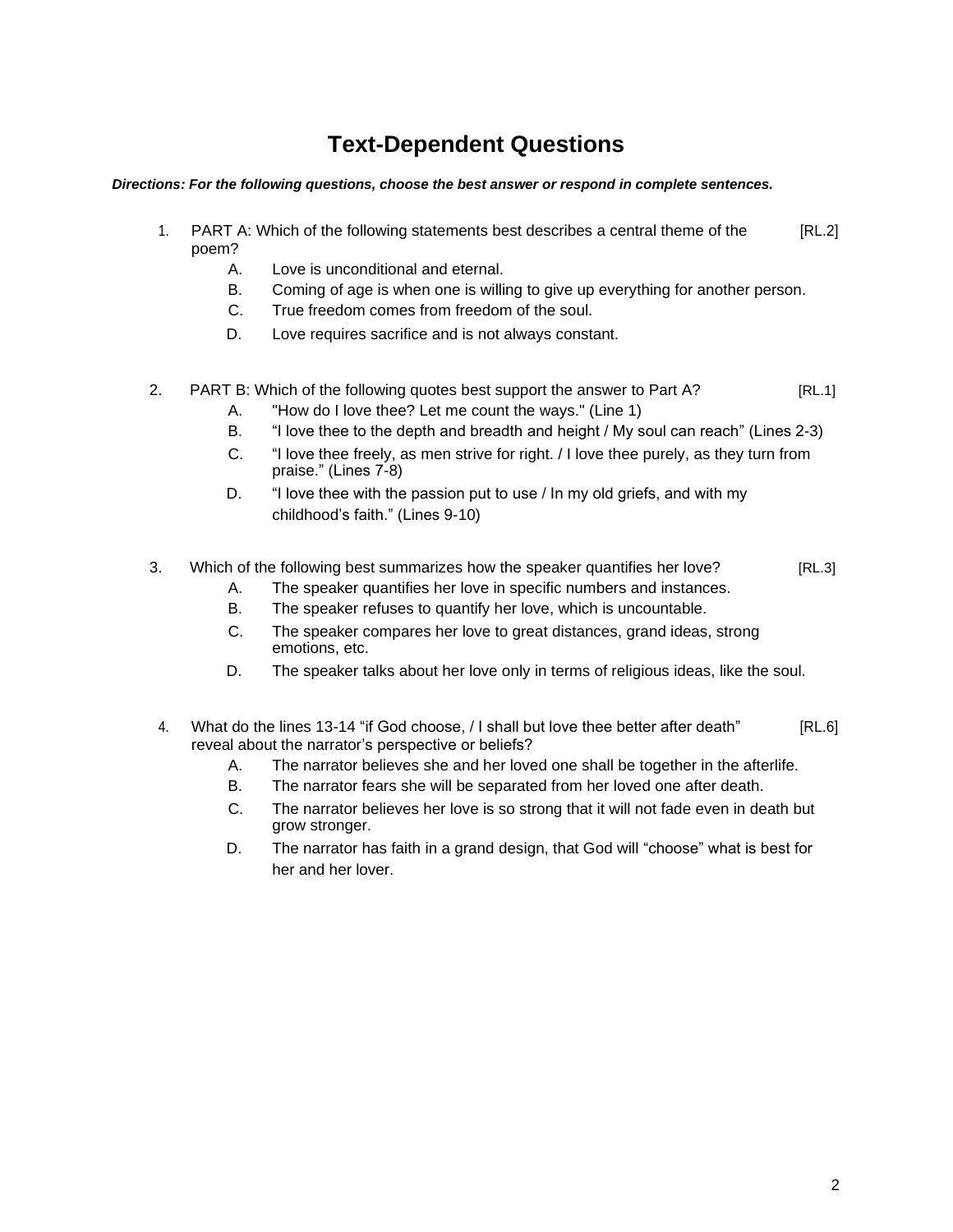| 5. | How does the poem's use of repetition contribute to the tone of the poem? | [RL.5] [RL.4] |
|----|---------------------------------------------------------------------------|---------------|
|    |                                                                           |               |
|    |                                                                           |               |
|    |                                                                           |               |
|    |                                                                           |               |
|    |                                                                           |               |
|    |                                                                           |               |
|    |                                                                           |               |
|    |                                                                           |               |
|    |                                                                           |               |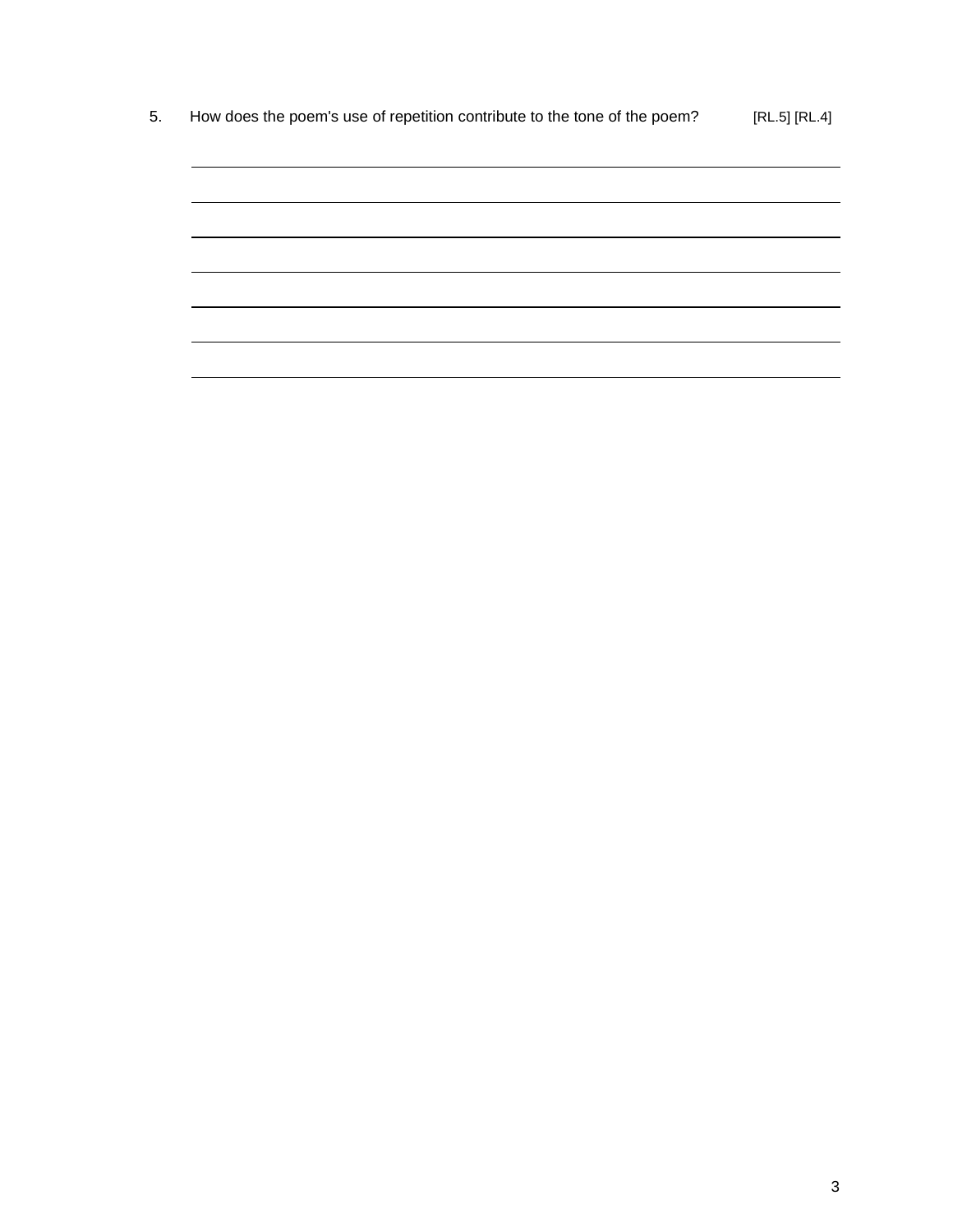## **Snow Packet Day 10 The Fox and the Horse**

By The Brothers Grimm 1812

Jacob and Wilhelm Grimm were German academics and authors who collected and published folklore during *the 19th century. In this folktale, a fox helps a horse prove his worth to his master after he has been asked to leave the stable. As you read, take notes on the interaction between the fox and the horse.*

[1] A peasant once had a faithful horse, but it had grown old and could no longer do its work. Its master grudged it food, and said: "I can't use you any more, but I still feel kindly towards you, and if you show yourself strong enough to bring me a lion I will keep you to the end of your days. But away with you now, out of my stable," and he drove it out into the open country.

> The poor horse was very sad, and went into the forest to get a little shelter from the wind and the weather. There he met a fox, who said: "Why do you hang your head, and wander about in this



*"What does the fox say?" by Mark Gunn is licensed under CC BY 2.0.*

solitary<sup>1</sup> fashion?"

"Alas!" answered the horse, "avarice<sup>2</sup> and honesty cannot live together. My master has forgotten all the service I have done for him for these many years, and because I can no longer plough he will no longer feed me, and he has driven me away."

"Without any consideration?" asked the fox.

[5] "Only the poor consolation of telling me that if I was strong enough to bring him a lion he would keep me, but he knows well enough that the task is beyond me."

The fox said: "But I will help you. Just you lie down here, and stretch your legs out as if you were dead." The horse did as we was told, and the fox went to the lion's den, not far off, and said: "There is a dead horse out there. Come along with me, and you will have a rare meal." The lion went with him, and when they got up to the horse, the fox said: "You can't eat it in comfort here. I'll tell you what. I will tie it to you, and you can drag it away to your den, and enjoy it as your leisure."

The plan pleased the lion, and he stood quite still, close to the horse, so that the fox should fasten them together. But the fox tied the lion's legs together with the horse's tail, and twisted and knotted it so that it would be quite impossible for it to come undone.

When he had finished his work he patted the horse on the shoulder, and said: "Pull, old grey! Pull!"

<sup>1.</sup> **Solitary** *(adjective):* done or existing alone

<sup>2.</sup> extreme greed for wealth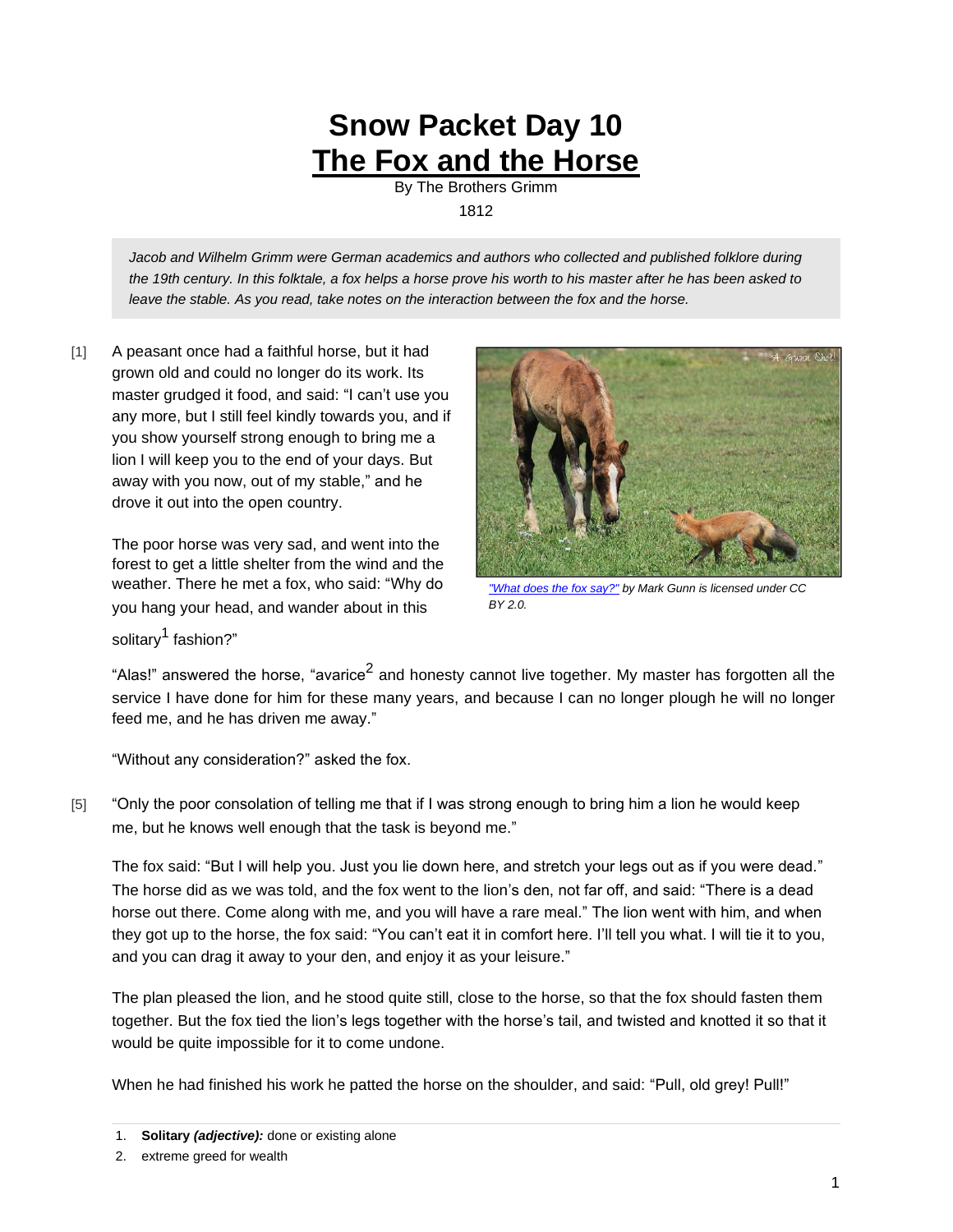Then the horse sprang up, and dragged with lion away behind him. The lion in his rage roared, so that all the birds in the forest were terrified, and flew away. But the horse let him roar, and never stopped till he stood before his master's door.

[10] When the master saw him he was delighted, and said to him: "You shall stay with me, and have a good time as long as you live."

And he fed him well till he died.

*"The Fox and the Horse" by The Brothers Grimm (1812) is in the public domain.*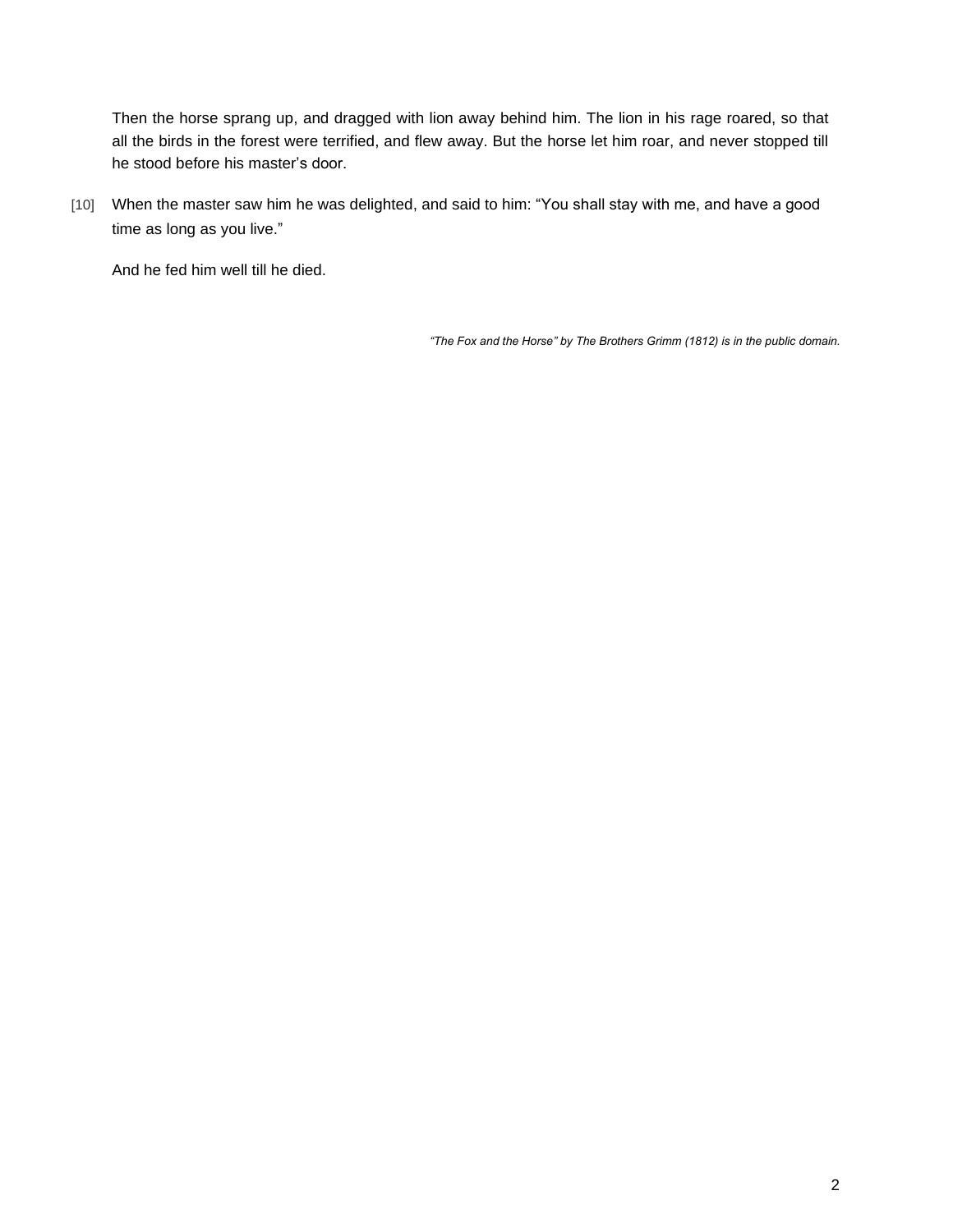#### *Directions: For the following questions, choose the best answer or respond in complete sentences.*

| PART A: In order for his plan to work, what did the fox need most? | [RL.3] |  |
|--------------------------------------------------------------------|--------|--|
|                                                                    |        |  |

- A. The horse had to be a good actor.
- B. The lion had to trust the fox.
- C. The horse had to be patient with the fox.
- D. The lion had to be hungry.

### 2. PART B: What does the fox tell the lion that causes the answer to Part A? [RL.3]

- A. The lion should eat his meal in comfort.
- B. Horse meat is delicious.
- C. The horse is dead.
- D. The lion should lie down and wait for the fox to return.
- 3. PART A: Which aspect of the horse's character best helps to solve the conflict in the [RL.3] folktale?
	- A. trust
	- B. sorrow
	- C. strength
	- D. persistence
- 4. PART B: Which sentence from the folktale best illustrates the answer to Part A? [RL.1]
	- A. "The poor horse was very sad, and went into the forest to get a little shelter from the wind and weather. (Paragraph 2)
	- B. "The horse did as he was told, and the fox went to the lion's den, not far off, and said: 'There is a dead horse out there.'" (Paragraph 8)
	- C. "When he had finished his work he patted the horse on the shoulder, and said: 'Pull, old grey! Pull!'" (Paragraph 8)
	- D. "But the horse let him roar, and never stopped till he stood before his master's door." (Paragraph 9)

### 5. PART A: Which TWO sentences belong in a summary of "The Fox and the Horse?" [RL.2]

- A. The old horse is sent away by his owner.
- B. The horse lay down as the fox told him to do.
- C. The horse receives help from a cunning fox.
- D. The peasant does not want to feed an old horse.
- E. The birds in the forest are frightened by the lion.
- F. The horse ignores the lion's enraged roar.